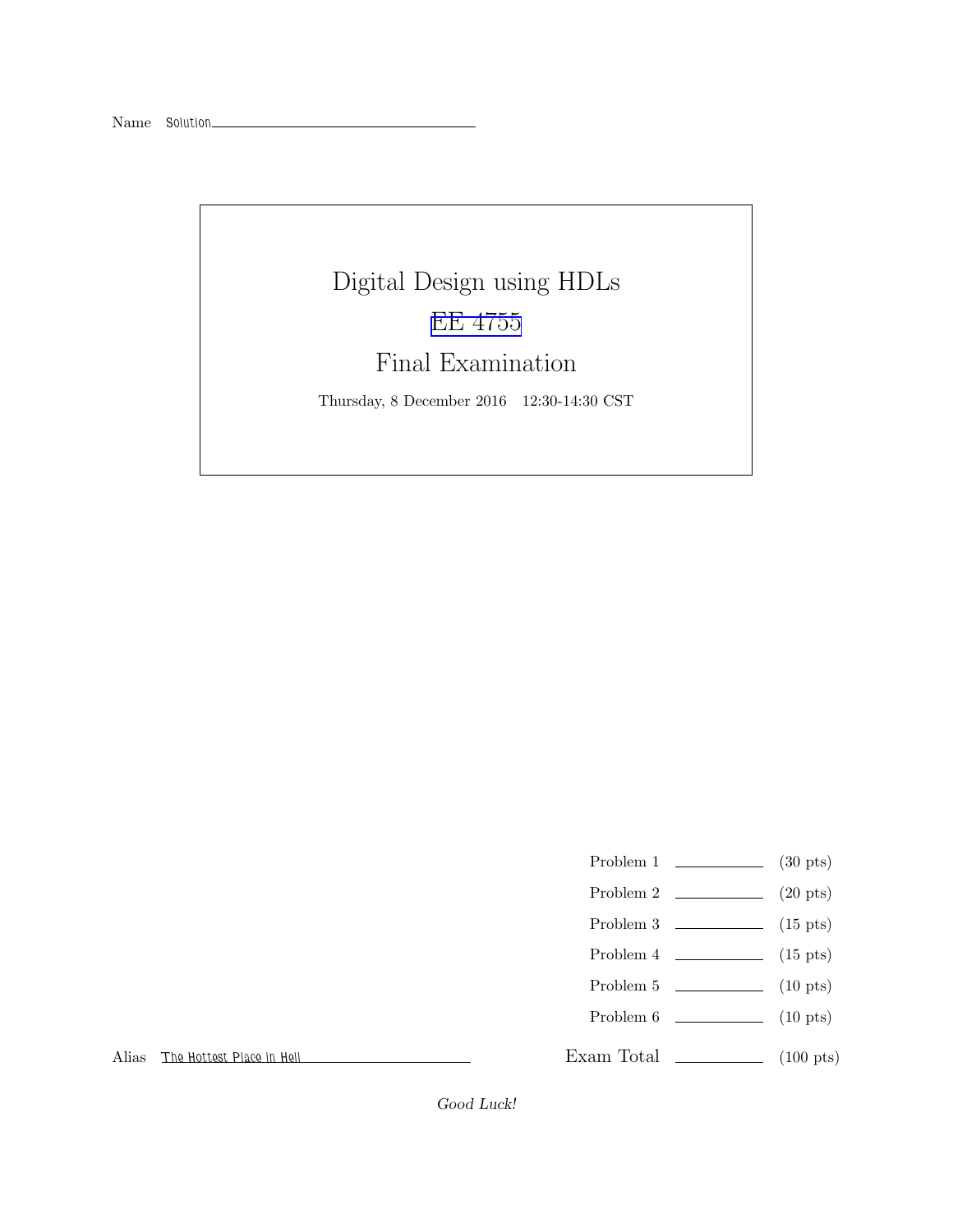Problem 1: [30 pts] The diagram and Verilog code below show incomplete versions of module prob1\_seq. This module is to operate something like mag\_seq from Homework 6. When start is 1 at a positive clock edge the module will set ready to 0 and start computing  $v0*v0 + v0*v1 + v1*v1$ , where v0 and v1 are each IEEE 754 FP single values. The module will set ready to 1 at the first positive edge after the result is ready.

Complete the Verilog code so that the module works as indicated and is consistent with the diagram. It is okay to change declarations from, say, logic to uwire. But the synthesized hardware cannot change what is already on the diagram, for example, don't remove a register such as ac0 and don't insert any new registers in existing wires, such as those between the multiplier inputs and the multiplexors.



Don't modify this diagram, write Verilog code.

Don't modify this diagram, write Verilog code.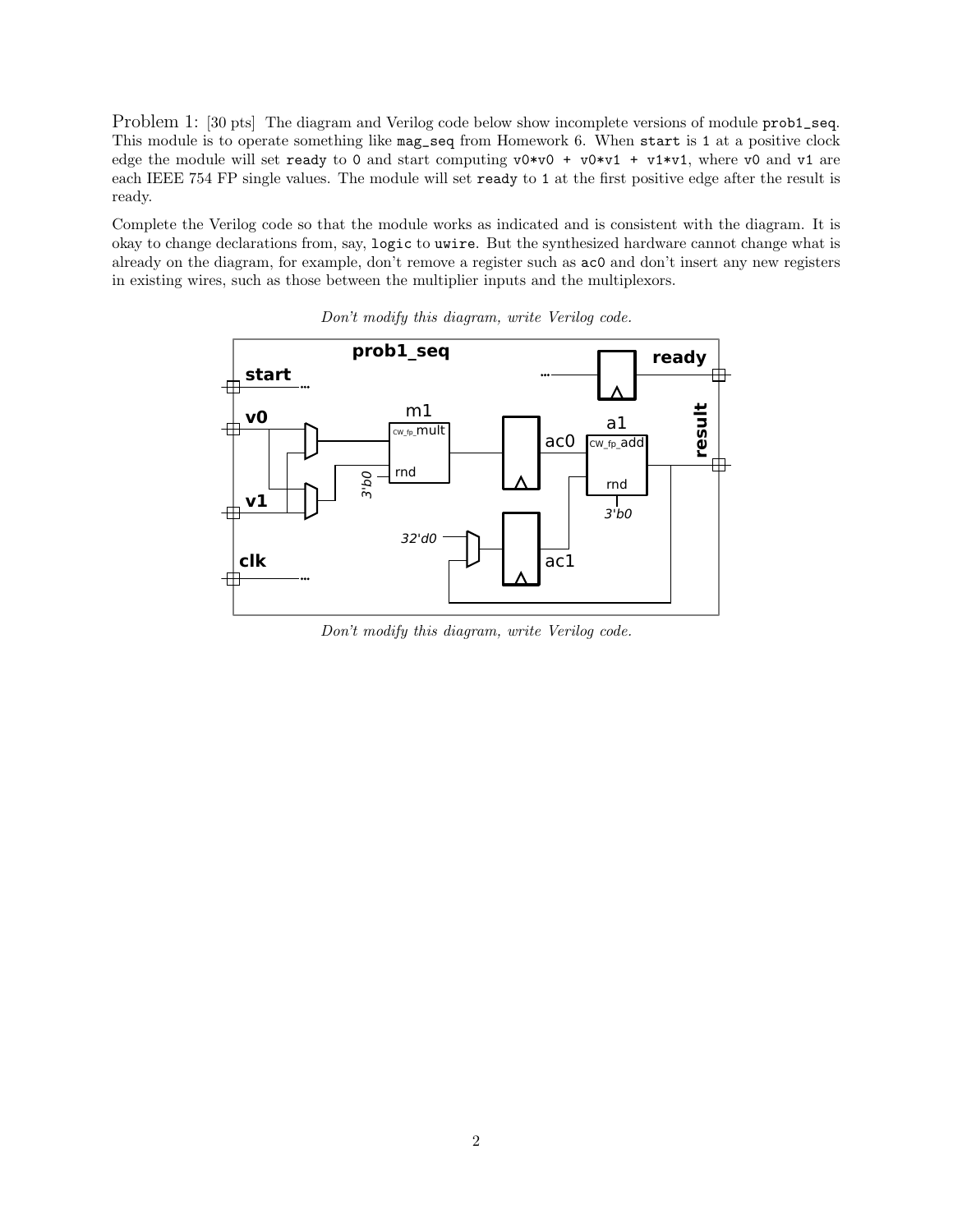Problem 1, continued: Solution on this page.

- $\triangledown$  Complete Verilog so that module computes  $v0*v0 + v0*v1 + v1*v1$ .
- Synthesized hardware must be consistent with diagram,  $\mathcal{V}$  especially synthesized registers.

Note that ready must come from a register.

Don't skip the easy part: connections to adder.



```
module prob1_seq( output uwire [31:0] result, output logic ready,
                input uwire [31:0] v0, v1, input uwire start, clk);
  uwire [7:0] mul_s, add_s;
  uwire [31:0] mul_a, mul_b; uwire [31:0] add_a, add_b; uwire [31:0] prod, sum;
  logic [31:0] ac0, ac1; logic [2:0] step;
  localparam int last_step = 4; // \leftarrow SOLUTION.
  always_ff @( posedge clk ) if (start ) step \leq 0;else if ( step < last_step ) step <= step + 1;
  CW_fp_mult m1( .a(mul_a), .b(mul_b), .rnd(rnd), .z(prod), .status(mul_s));CW\_fp\_add a1( .a(add\_a), .b(add\_b), .rnd(rnd), .z(sum), .status(add\_s));
  // assign ready = step == last_step; // SOLUTION: Remove this line.
  // SOLUTION (remainder of module is solution)
  assign mul_a = step < 2 ? v0 : v1; // Connect FP multiplier ports ..
  assign mul_b = step == 0 ? v0 : v1; // .. to appropriate values.
  assign add_a = ac0, add_b = ac1; // Connect FP adder input ports.
  always_ff ©( posedge clk ) begin // Assign registers ac0, ac1, and ready.
       ac0 \leq prod; // Always write ac0.
       case ( step ) \frac{1}{2} Set ac1 based on the step value ..
          0: ac1 \leq 0; \frac{1}{2} ... *before* the positive clk edge.
          1, 2: \text{ac1} \leq \text{sum};
       endcase
       if ( start ) ready \leq 0; // Reset ready *before* step 0 ..
       else if ( step == last_step-1 ) ready \leq 1; // .. and set ready when will be done.
    end
  assign result = sum; // Connect FP adder output to this module's output.
endmodule
```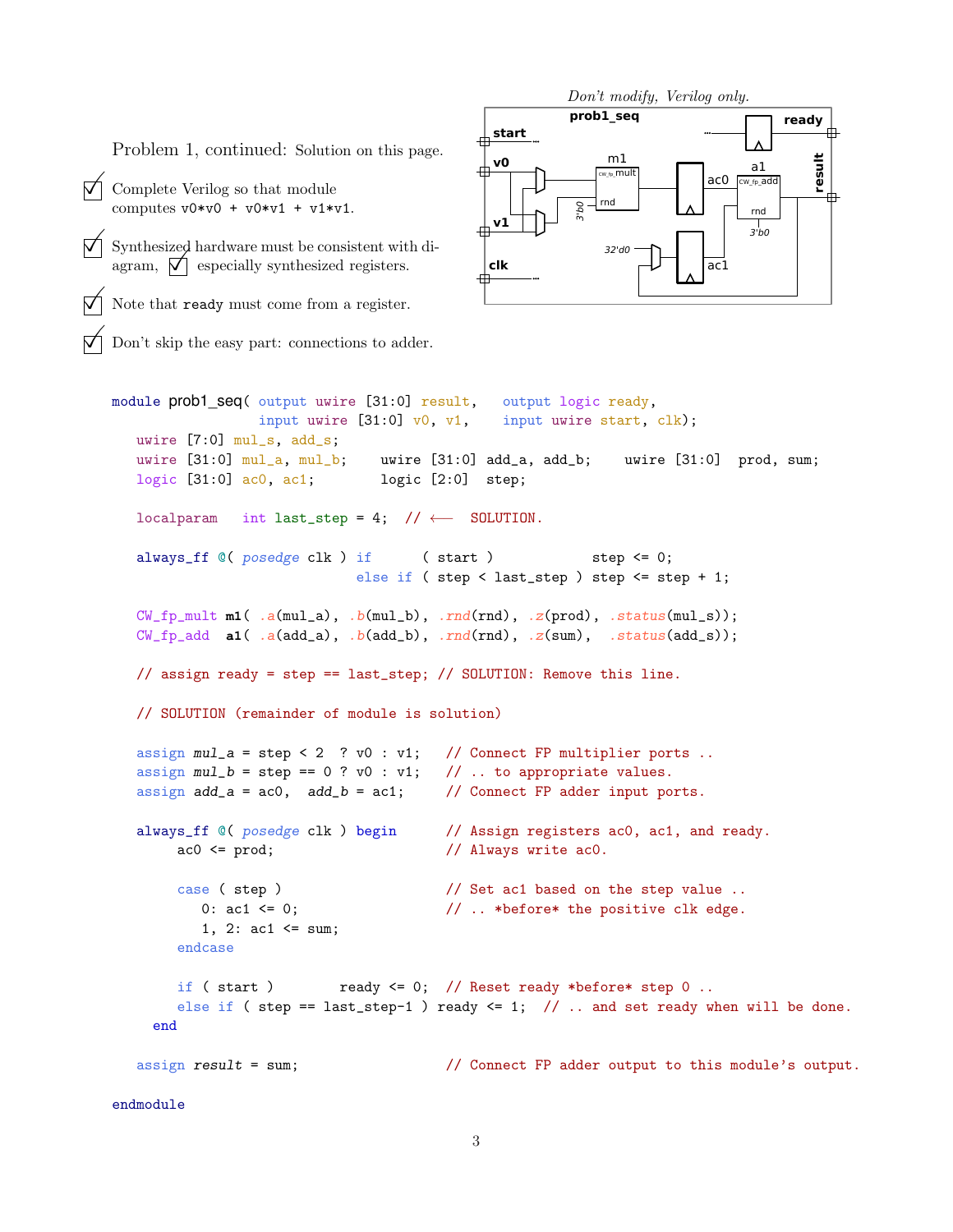To understand how the solution works refer to the timing diagram below. Note that the value of step in the second always\_ff is before it is incremented.

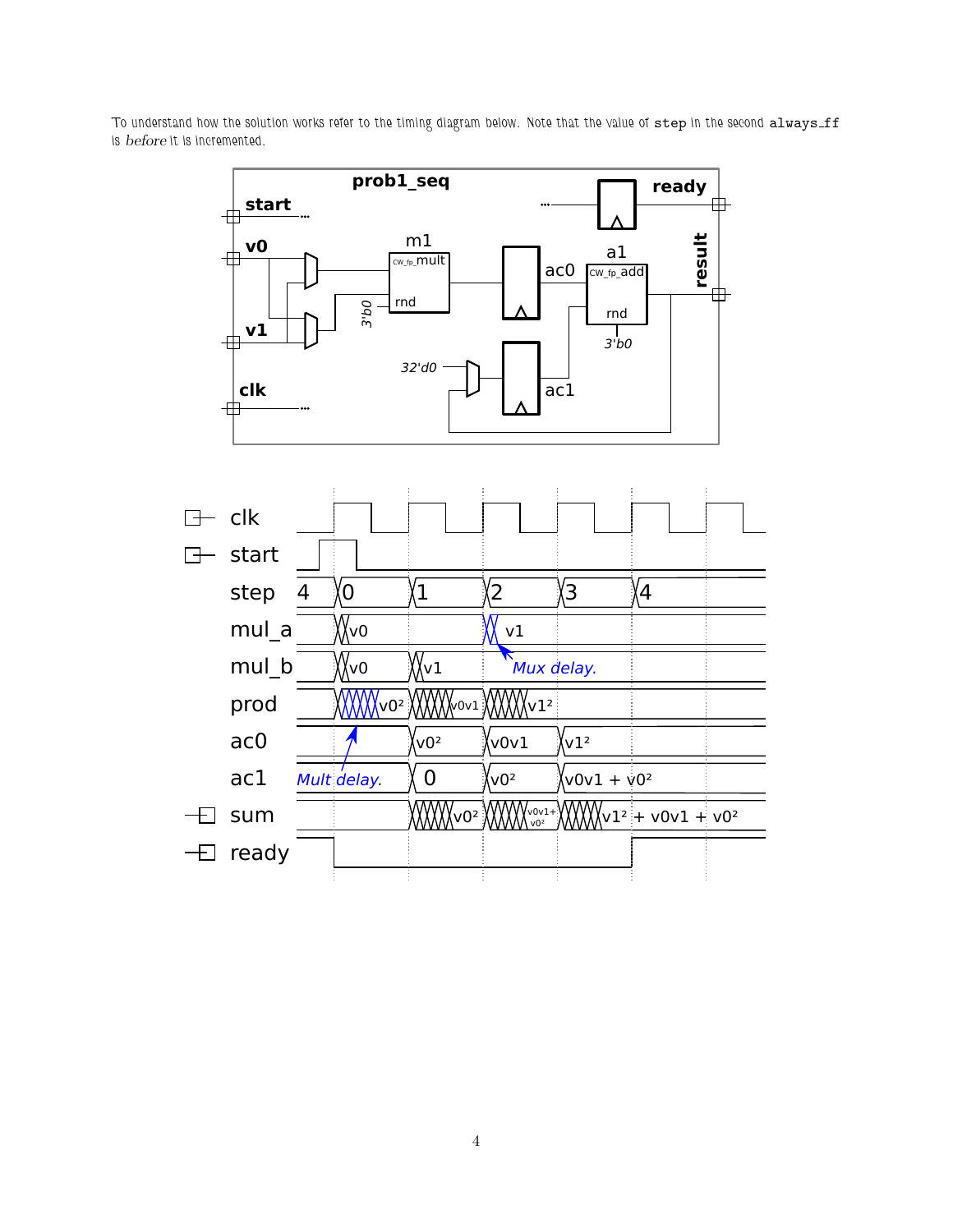Problem 2: [20 pts] Analyze the timing of the two similar modules on the next page using the timing model used in class, as requested in the subproblems. Assume that all adders are synthesized as a ripple connection of binary full adders and that the comparison units are also based on ripple hardware.

(a) Before analyzing the modules, show the delay of each of the components listed below using the simple model given in class. For this part assume that all inputs are available at  $t = 0$ .

In the simple timing model the delay of an  $n$ -input AND and OR gate is  $\lceil \lg n \rceil$  units, which works out to 1 for 2-input gates. For larger gates the delay is what would be obtained by constructing a reduction tree of 2-input gates. NOT gates have a delay of zero. Other combinational logic is based on the delay of an implementation using AND, OR, and NOT gates. For example, the delay of a 2-input XOR gate is 2.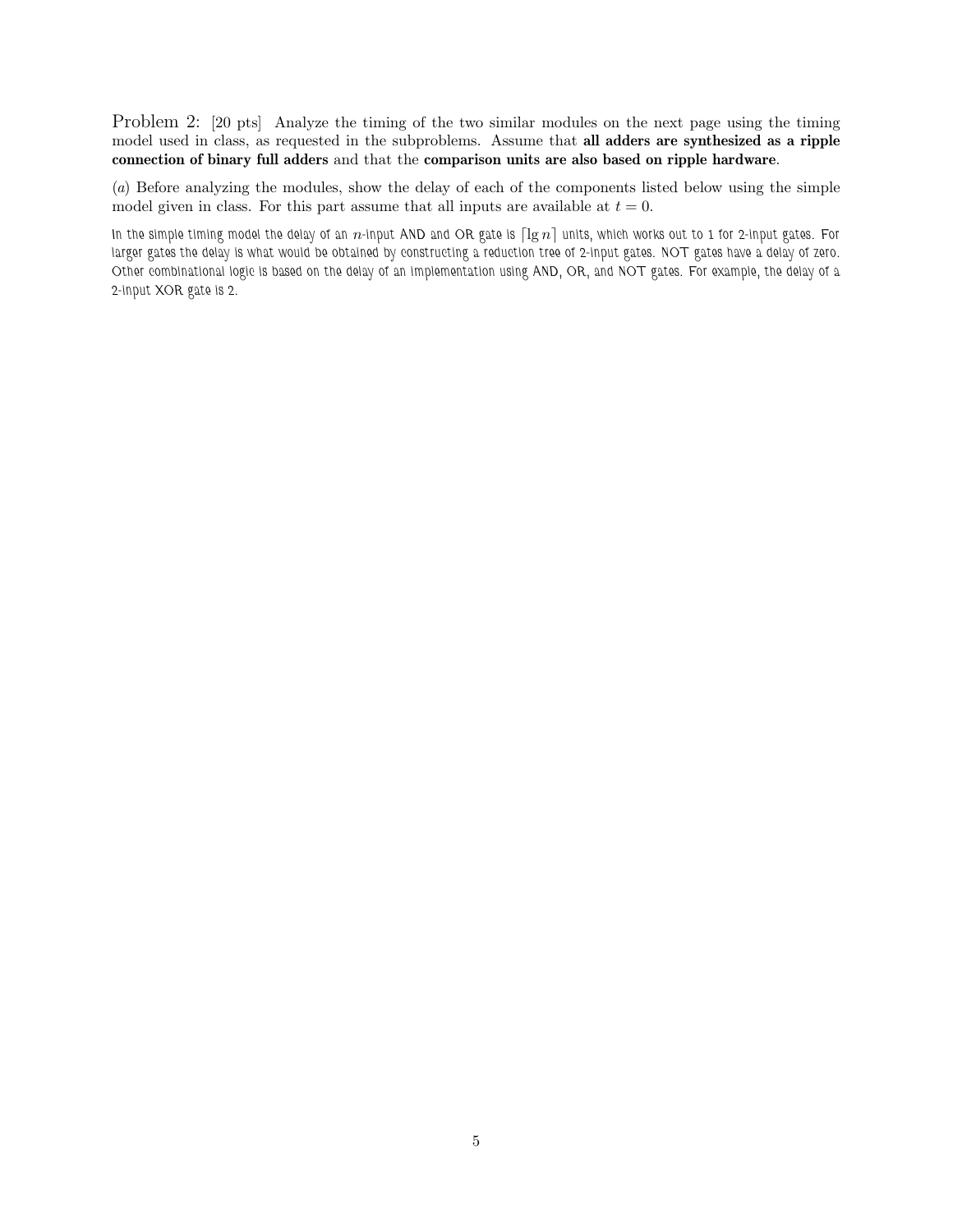## $\nabla$  Delay for BFA is:

The delay (of bfa-unopt) is 4 units for the sum and 3 units for co.

When the a and b inputs arrive at least two cycles before ci, the delay of bfa-fast is 2 units from input ci to the sum and co outputs. If a and b arrive at the same time as ci then the delay of bfa-fast is the same as bfa-unopt: 4 time units.

## $\triangledown$  Explain or show diagram.

Short Answer: The delay is based on the bfa-unopt BFA implementation below. The lower diagram shows the timing analysis.

Long Answer: Appearing below are two implementations of a binary full adder, shown with and without a timing analysis. In the first, bfa-unopt, separate logic is used to generate the sum and carry out signals. In the second, bfa-fast, an XOR gate is shared by the sum and carry out logic, both reducing cost and reducing the critical path in a ripple adder.

The blue labels show the gate delays, circled numbers show the time that a signal is available. The purple signals show the timing under the assumption that all signals arrive at module inputs  $t = 0$  and the green signals show the timing under the assumption that the carry in signal arrives at  $t = 0$  but that the a and b signals arrive at  $t = -2$ . The rationale for the green signals assumption is that when a BFA is used as part of a ripple adder the carry in signal for all but the least-significant bit BFA will arrive later than the a and b inputs. Note that even with the a and b signals arriving early the delay for co in BFA-unopt would still be 3.

In summary: For BFA-unopt, sum at  $t = 4$  and carry out at  $t = 3$ . For BFA-fast with all signals arriving at  $t = 0$ , the sum is available at  $t = 4$  and carry out at  $t = 4$ . With early arrival, the carry out is available at  $t = 2$ .

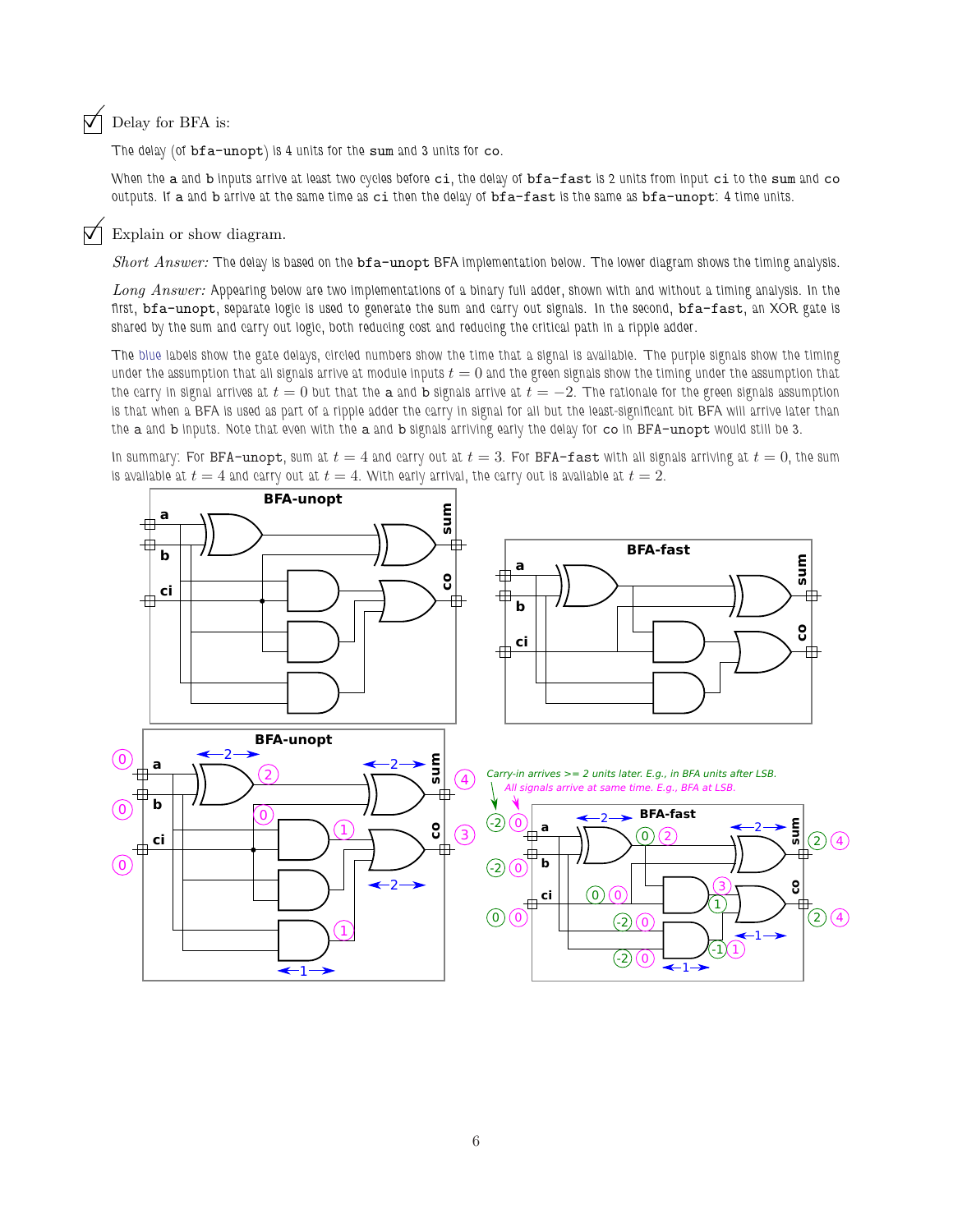## $\overrightarrow{\bigvee}$  Delay for a *w*-bit adder is:

Using BFA-unopt the delay for  $w > 1$  is 3w units for the carry out and 3 $w - 1$  units for the MSB of the sum.

Using BFA-fast the delay for  $w > 1$  is  $2(w + 1)$  units for the carry out and the MSB of the sum. The LSB (bit 0) of the sum arrives at time 4, bit 1 arrives at 6, and bit i of the sum arrives at time  $4 + 2i$ .

 $\nabla$  Explain or show diagram.





Short Answer: As shown in red in the diagram above, the critical path passes from ci to co of the linearly-connected BFAs, so the total delay is  $3w$  using BFA-unopt or  $2w + 2$  using BFA-fast.

When BFA-unopt is used the co signal of the BFA for bit i is available at  $3(i + 1)$ , where  $i = 0$  is the least-significant bit. If the  $w$ -bit adder itself has a carry-out signal, the delay is  $3w$  bits, based on the availability of the carry out at bit  $w - 1$ . If there is no carry out then the delay of the MSB is two units after the arrival of the carry in, so the total delay is  $3(w-1)+2=3w-1$ units. Bit  $i = 0$ , the LSB, of the sum is ready at  $t = 4$ , bit  $i \ge 1$  of the sum is ready at  $3i + 2$ .

When BFA-fast is used the co signal is available at time 4 for the LSB, for bit i it is available at  $4+2i$ . The sum is available 2 cycles after the ci arrival, so overall timing is  $4 + 2(w - 1) = 2w + 2$  whether or not a carry out is used.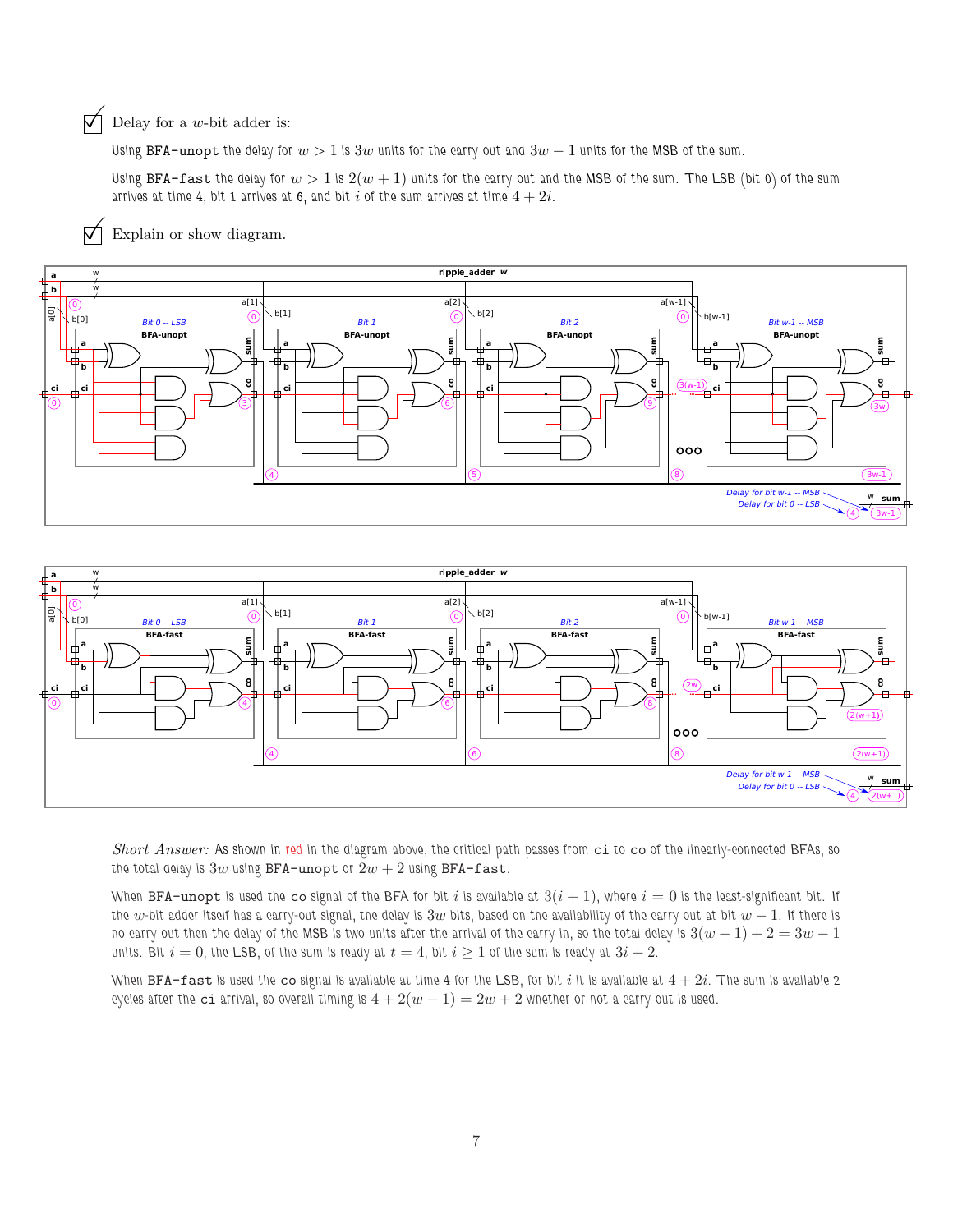$\overrightarrow{\bigvee}$  Delay for a w-bit  $\langle$  (less than) comparison unit is:

Using subtraction,  $3w$  units based on BFA-unopt or  $2(w + 1)$  units using BFA-fast.

 $\nabla$  Explain or show diagram.

To compute  $a < b$  use a w-bit adder to compute  $a - b$ , where a and b are w-bit unsigned numbers. (To perform subtraction the b inputs are inverted and the adder carry in is set to 1. This doesn't affect cost or delay under the simple model since NOT gates are free and zero-delay.) If the carry out is zero then the difference is negative and so  $a < b$  is true. Note that logic that is only used for computing sum is omitted.

Using BFA-unopt the delay is  $3w$ , using BFA-fast the delay is  $2w$ . (In both cases the cost is  $5w$ . In BFA-unopt both XOR gates are eliminated. In BFA-fast one XOR gate is eliminated and the other is replaced with an OR gate.)

Delay for a  $w$ -bit,  $n$ -input multiplexor is:

The delay is  $\lceil \lg \lceil \lg n \rceil \rceil + 1 + \lceil \lg n \rceil$  units.

Explain or show diagram.



As shown in the illustration above each mux input has an AND gate decoding the select signal (with some inputs inverted based on the mux input number). The AND gate has  $\lceil \lg n \rceil$  inputs (which is the number of bits in the select signal) and so by the simple model has delay of  $\lceil\lg\lceil\lg n\rceil\rceil$  units. (For brevity the diagram omits the ceiling function.) The decoder and input connect to another AND gate, adding 1 to the delay. Finally, there is an n-input OR gate, contributing another  $\lceil \lg n \rceil$  units of delay.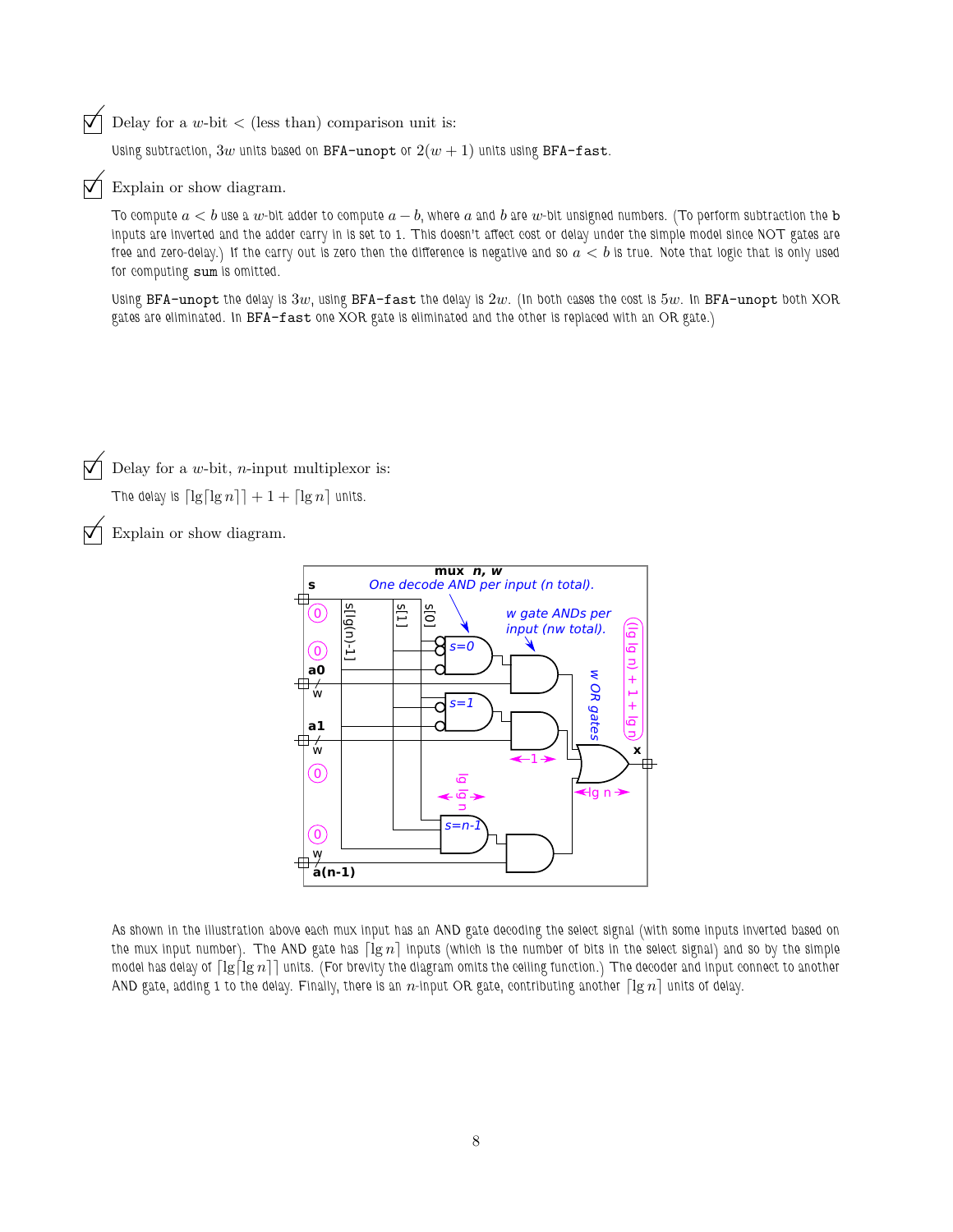Problem 2, continued:

(b) Find the length of critical path in the two modules below using the timings above. Where applicable make the reasonable assumption that a ripple adder can start when its lower bits arrive, not when all bits of its input are stable.



 $\nabla$  Length of critical path for greedy fit in terms of w.  $\nabla$  Show work for partial credit.

Note: Around 9 October 2019 the solution was changed from a circuit using the unoptimized BFA to one using the fast BFA.

Short Answer: Using bfa-fast the critical path length is  $8w + 28$  units, see the diagram above in which the critical path is shown in red and is labeled with timing along the critical path.

Long Answer: The time for the comparison unit is  $2w + 2$  units. The time for an adder is 4 units to produce the LSB of the sum and  $2w + 2$  for the complete sum, including the carry out. Note that because the comparison unit is implemented using the carry path of an adder, it can start on the LSB as soon as it arrives (meaning before more significant bits arrive), and it can keep up with the pace of a new input bit being ready every 2 time units after the 2nd bit. Signals arrive at the inputs to the a[1] adder at time  $2w + 4$  and so the comparison gets its LSB at time  $2w + 8$ , the next bits at  $2w + 10$ ,  $2w + 12$ ,  $2w + 14$ , .... The comparison unit's output is ready at  $2w + 8 + 2w + 2 = 4w + 10$ . Unfortunately for the  $\alpha$  [2] adder one of its inputs is the output of a multiplexor, meaning that all bits arrive at the same time and so it cannot start early.

Length of critical path for  $fcs_f$ it in terms of w.  $\Box$  Show work for partial credit.

Short Answer: Using bfa-fast the critical path length is  $2w + 16$  units, see the diagram above in which the critical path is shown in red and is labeled with timing along the critical path. Green shows timing of non-critical signals.

Long Answer: Unlike greedy\_fit the inputs to the adders in fcfc\_fit are either a module input or the output of another adder. For that reason the second adder can start working on the LSB after only 4 units, and the third starts after 8 units. For this reason the total delay through the 3 adders is  $2 \times 4 + 2w + 2 = 2w + 10$ . The remainder of the critical path passes through a comparison and a mux. The path through the first two multiplexors is almost critical, it just has two units of slack.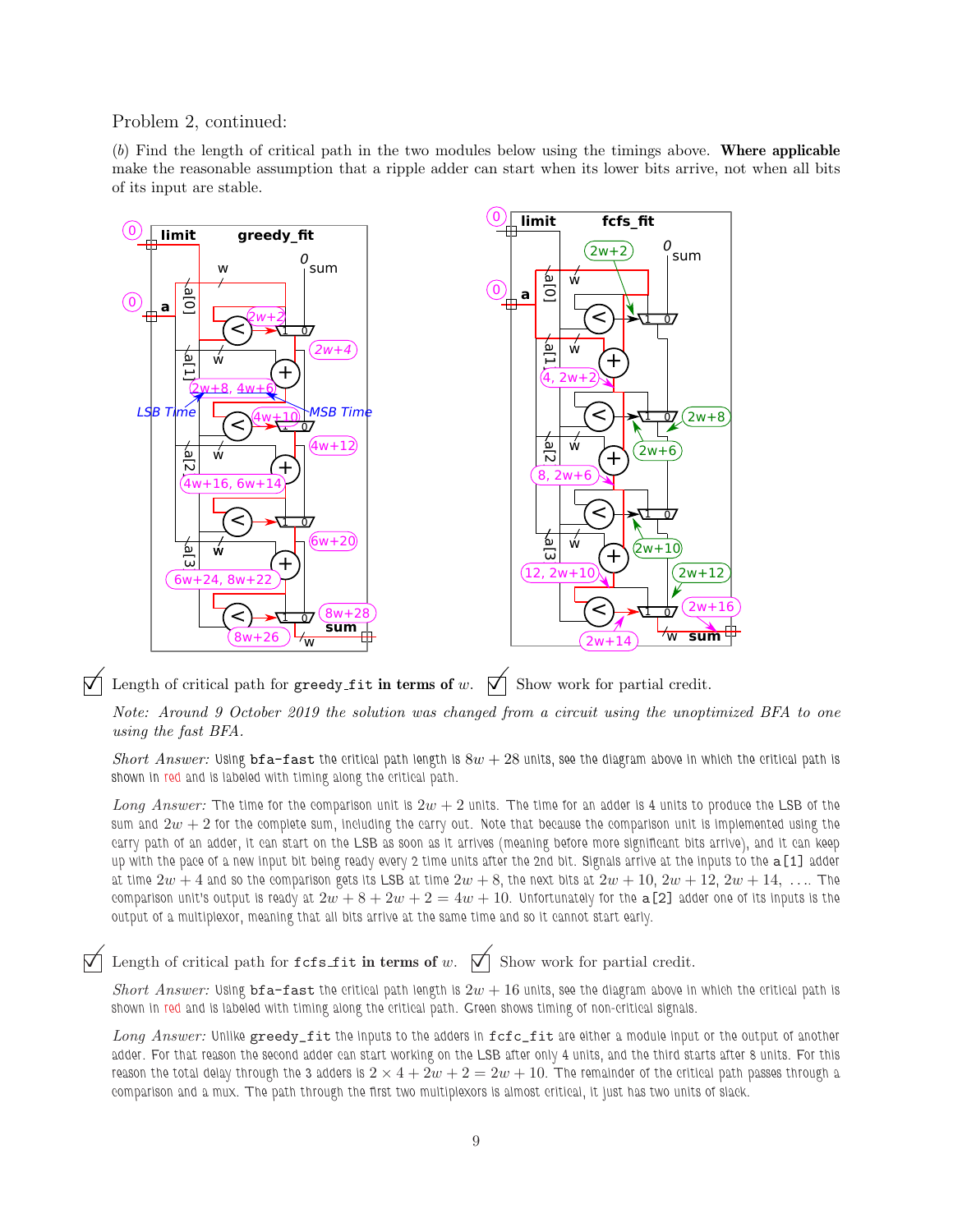Problem 3: [15 pts] Complete the Verilog code so that it corresponds to the module shown.

 $\mathcal{A}$  Complete module.

The solution appears below. The module would be slightly simpler if the if ( i > 0 ) were removed (making the rsum+=a[i+1] unconditional) and rsum were initialized to zero, but that would not exactly correspond to the illustration. Full credit would be given to either solution.



```
module fcfs_fit #( int nelts = 4, int w = 16 )
   ( output logic [w-1:0] sum,
     input uwire [w-1:0] a[nelts], limit );
   // SOLUTION
   always_comb begin
      logic [w-1:0] rsum; // Running sum.
      rsum = a[0];sum = 0;
      for ( int i=0; i<nelts; i++ ) begin
         if ( i > 0 ) rsum += a[i+1];
         if ( rsum < limit ) sum = rsum;
      end
   end
```
endmodule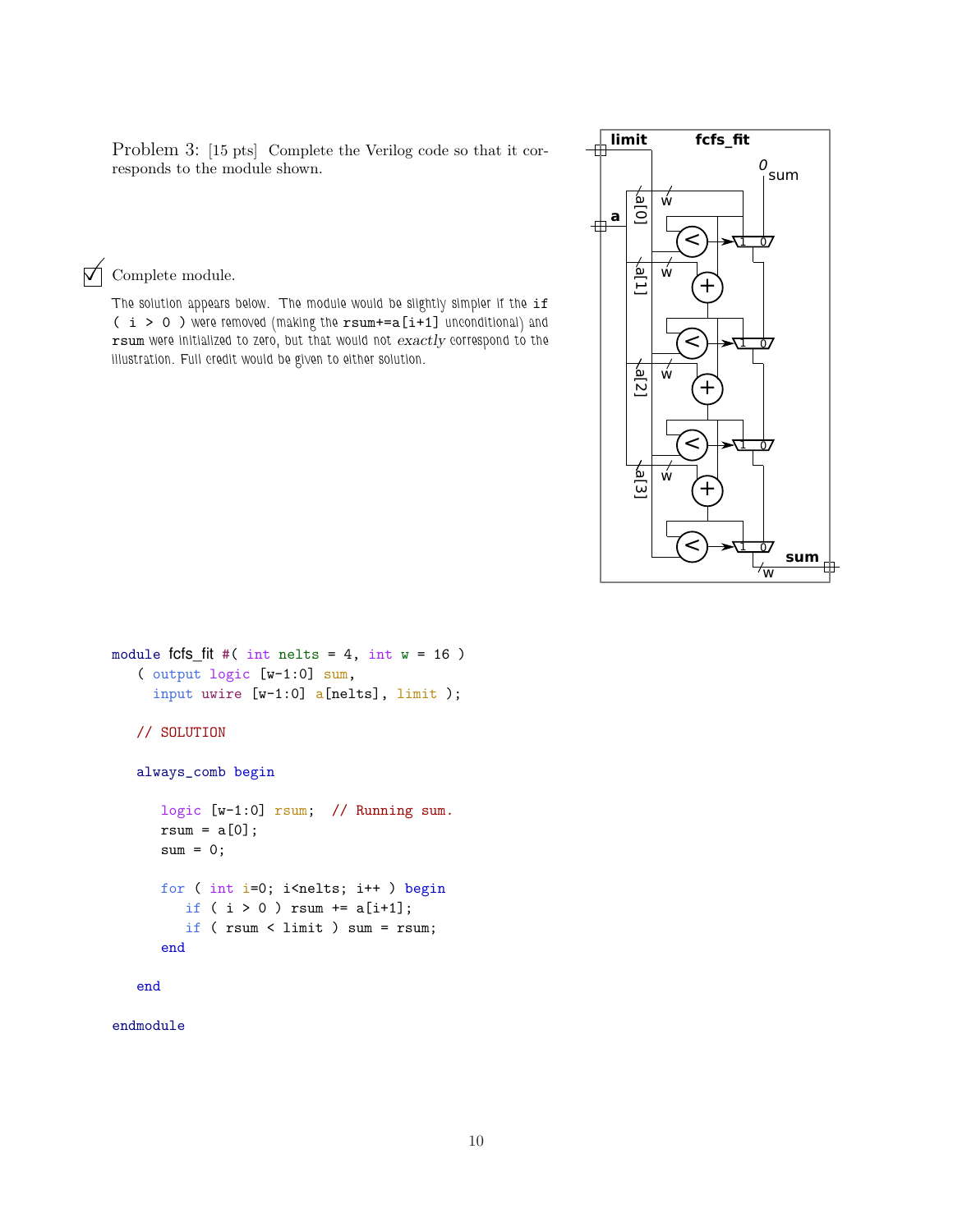Problem 4: [15 pts] Appearing to the right is  $fcfs_cfit$ , a version of the fcfs\_fit module in which the a input has been changed to a parameter, meaning that a is an elaboration-time constant. Compute the cost of this module using the simple model used in class and accounting for optimization based on the constant values. As in an earlier problem, adders and comparision units are ripple-style.







Because one input is a constant the 5 gates per bit using BFA-unopt is reduced to 1, either an AND gate or an OR gate. (If BFA-fast is used then the 4 gates per bit is also reduced to 1, either an AND or OR.) See the diagram above. The least significant bit requires at most a NOT gate, which has a cost of zero. The total cost is  $w - 1$  gates.

Cost of the  $a[1]$  adder.

Explain.

Since both inputs are constant the cost is zero.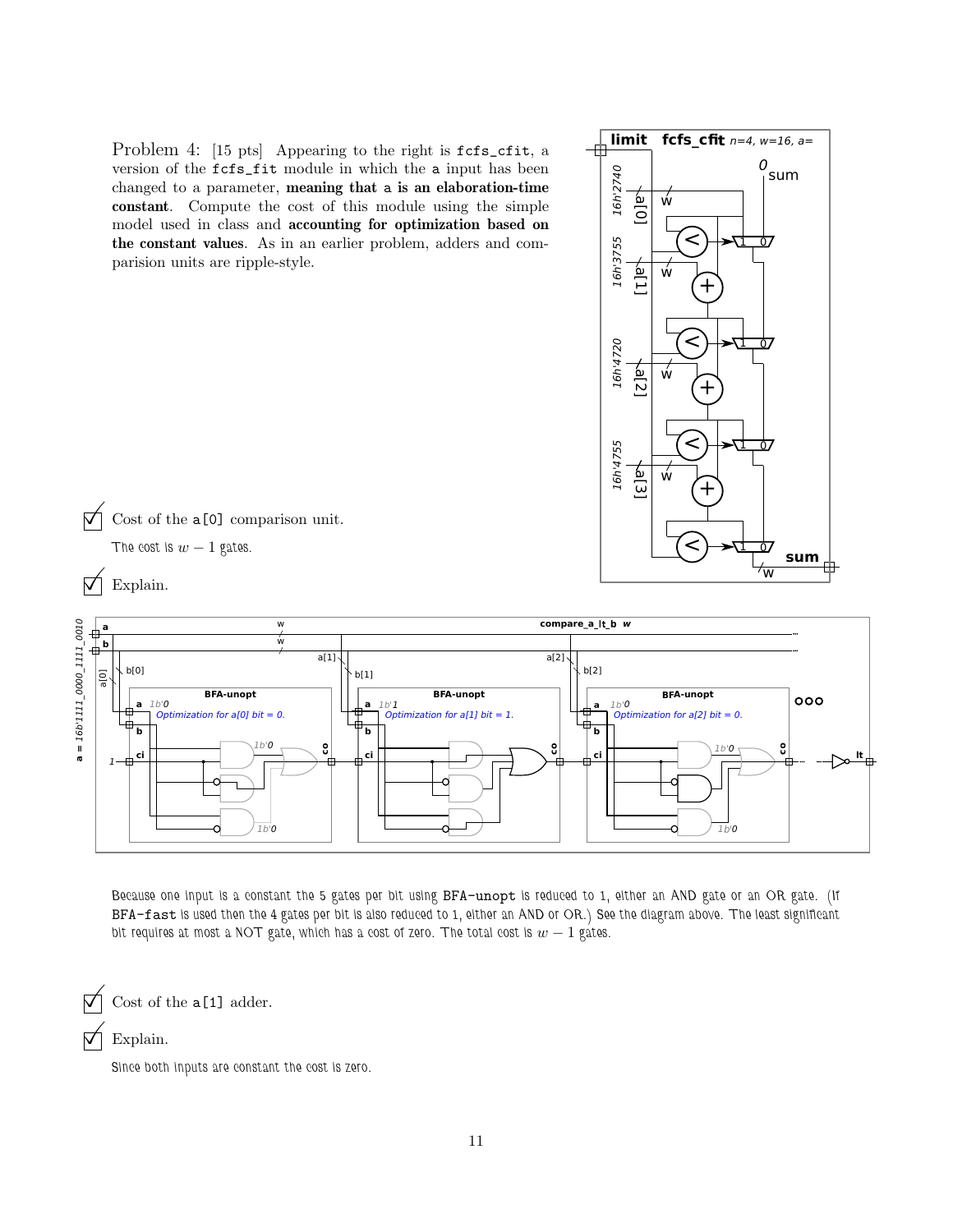$\bigvee$  Cost of the a[0] multiplexor.

# $\nabla$  Explain.

Since both inputs are constant the cost is zero. The output for bit  $0\leq i < 16$  is either the constant zero or, where an a bit is 1, is equal to the select signal. See the bottom row of the 2-input mux optimization diagram to the right.

 $\overrightarrow{V}$  Cost of the a[2] multiplexor.

## Explain.

One input to the a[2] mux is constant. Where the constant input bit is 0 the logic is just an AND gate (top row of diagram) where it is 1 the logic is an AND and an OR (middle row of diagram).



Total cost.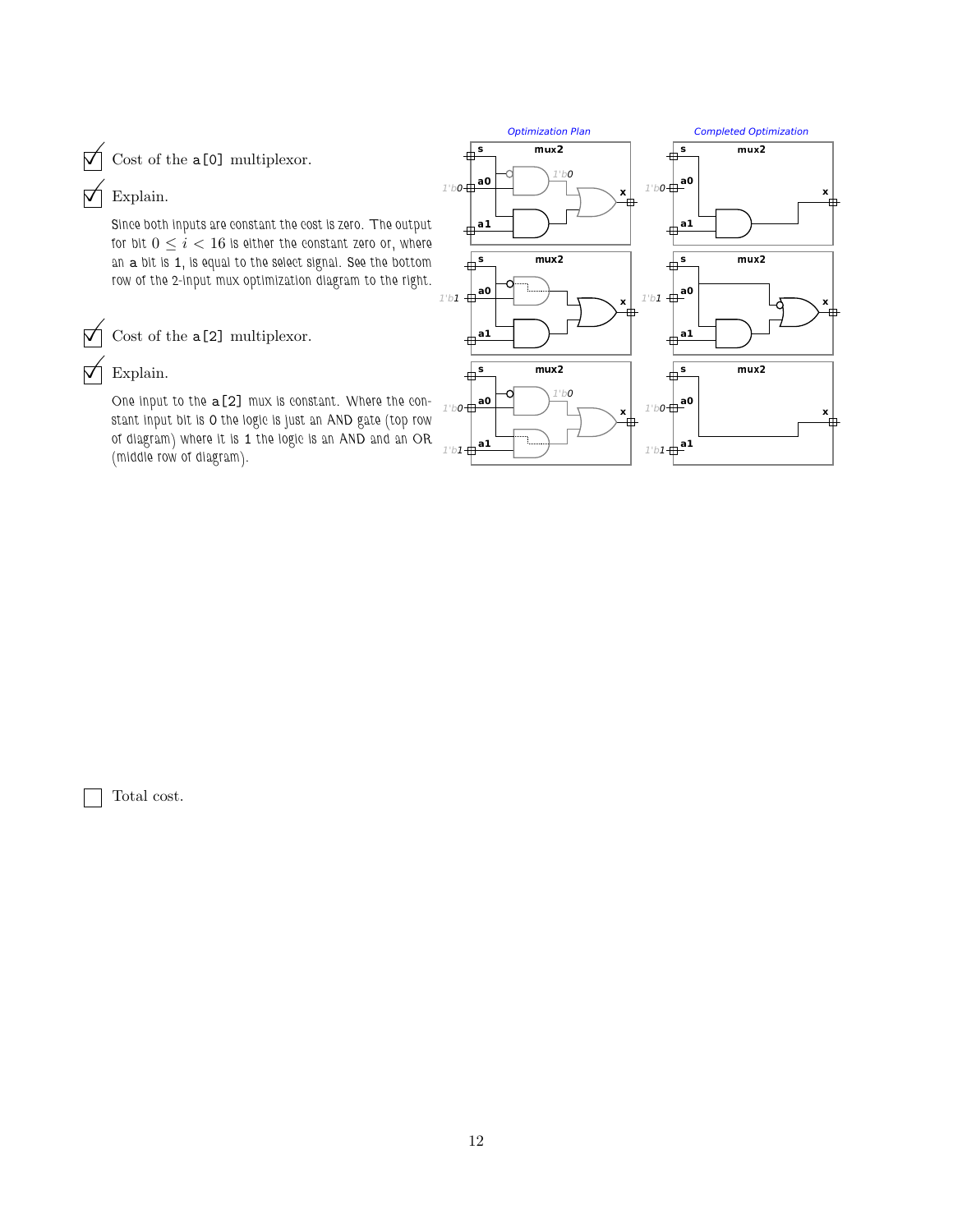Problem 5: [10 pts] Answer each question below.

(a) A time slot in the Verilog event queue contains many regions, among them active, inactive, and NBA.

Explain how an event gets put in each region. (You can use the next subproblem for examples.)

An event is put into the active region when:

Short Answer: When the active region is empty.

Explanation: All events in the first non-empty region are copied into the active region. Of the regions that have been mentioned, the inactive region in the current time slot is checked first, followed by the NBA region in the current time slot, followed by the inactive region in the next scheduled time slot, etc.

An event is put into the inactive region when:

Short Answer: . . . when a delay such as #1 is encountered in procedural code and when a variable found in a sensitivity list changes.

Explanation: When a delay such as #d (for  $d \ge 0$ ) is encountered in procedural code an resume event will be scheduled in the inactive region of time step  $t + d$ , where t is the current time slot. Note that #0 is perfectly okay for those who understand SystemVerilog event timing. For example, in  $\dots$  b=z+w; #0;  $c=q+r$ ;  $\dots$  when the #0 is reached a resume event will be put in the inactive region of the current time slot to resume execution at the c= statement. If the delay had been #3 then the resume event would be put in the inactive region of time slot  $t + 3$ .

For those events with a sensitivity list, such as always\_comb, continuous assignments, and module instantiations, events are scheduled when a variable on the sensitivity list changes. For example, consider always comb begin  $a=x+y$ ;... When x changes an event to execute the always\_comb block will be put in the inactive region.

An event is put into the NBA region when:

Short Answer: . . . when a non-blocking assignment is executed.

Explanation: For example, when execution reaches a statement like  $a < =b+1$  the left-hand side,  $b+1$  in the example, will immediately be computed and then an *update* a event will be placed in the NBA region. The update event carries the value of b+1. Eventually the NBA region will be copied to the active region and the *update* a event will be executed, causing a to change to the carried value.

(b) In the code fragment below show the order in which the statements are executed after the posedge clk. Identify a statement by the value that is assigned. The first two statements executed are a and b, that's shown. (Since a is a nonblocking assignment, the execution of a only means that a+1 was computed, it doesn't mean that a was changed.) Complete the "Order of statements" list.

### module regions;

```
always_ff @( posedge clk ) begin
     a \leq a + 1;
     b = b + 1;end
always_{comb} s = a + b;always_comb ax = a + 2;
always_comb ay = ax + 5;
always_comb by = bx + 4;
always_comb bx = b + 3;
```
#### endmodule

Order of statements: a, b,

Short answer: a, b, s, bx, by, s, ax, ay.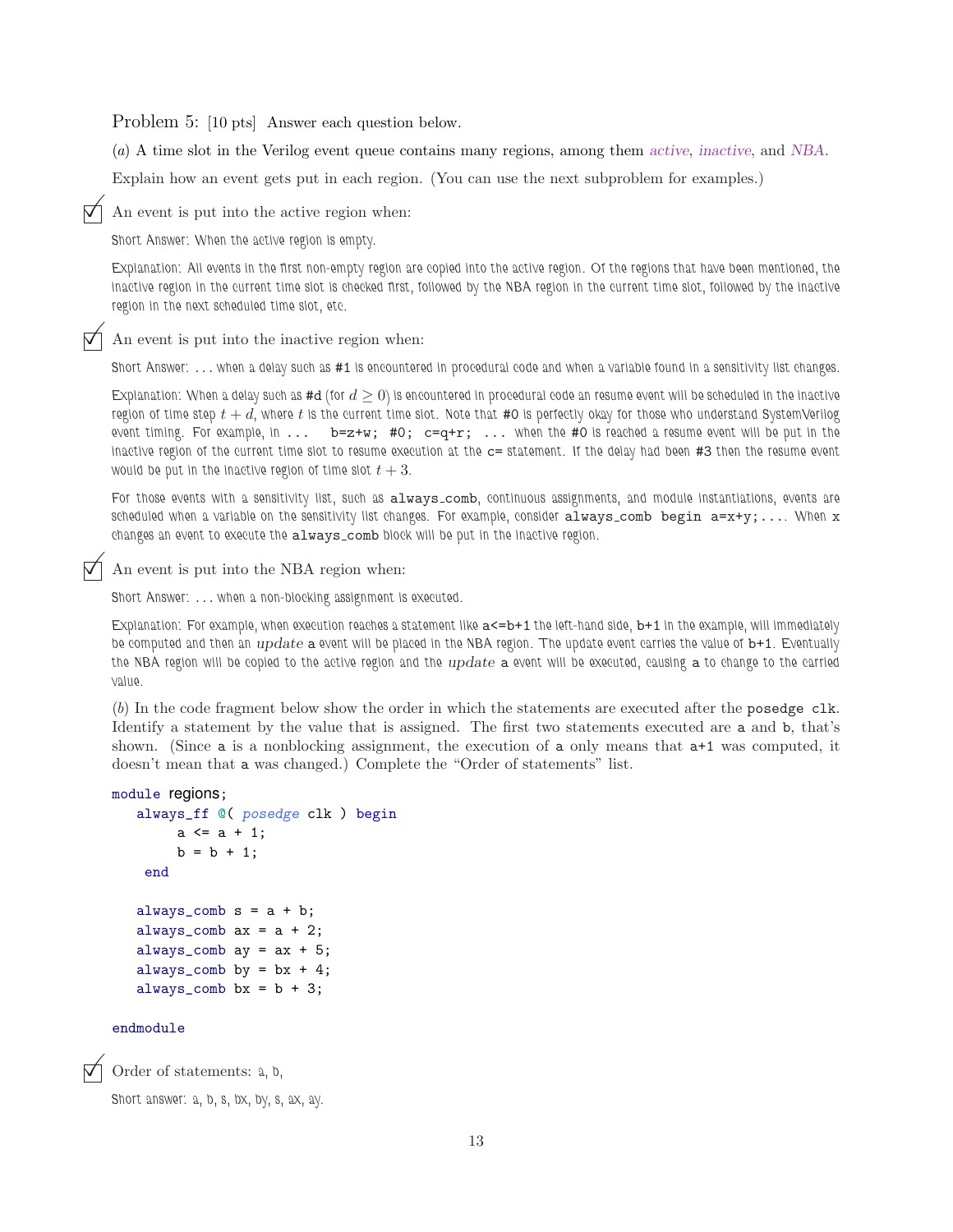Problem 6: [10 pts] Appearing below is the pipelined mag module from Homework 6.

(a) Suppose it turns out that the multiply (CW\_fp\_mult) takes twice as long as the add (CW\_fp\_add). Based on this fact, modify the pipeline to reduce cost, but without affecting clock frequency. Draw in your changes, there's no need to write Verilog. Also, comment on latency and throughput changes.

 $\triangledown$  Modify for lower cost based on faster adder.

Solution appears below after the unmodified module. The pipeline latch between the two adders was removed. With this change the critical path length in the multiplier stage matches the critical path in the adder stage. (Before this change the critical path length in each of the adder stages was half the critical path in the multiplier stage.)

 $\vec{\nabla}$  Does the change  $\vec{\nabla}$  help throughput? Does it help  $\vec{\nabla}$  latency?

The change does not change throughput because the clock frequency does not change. The module can complete one calculation per cycle with or without the change.

The change reduces (helps) latency because there is one less stage.





14